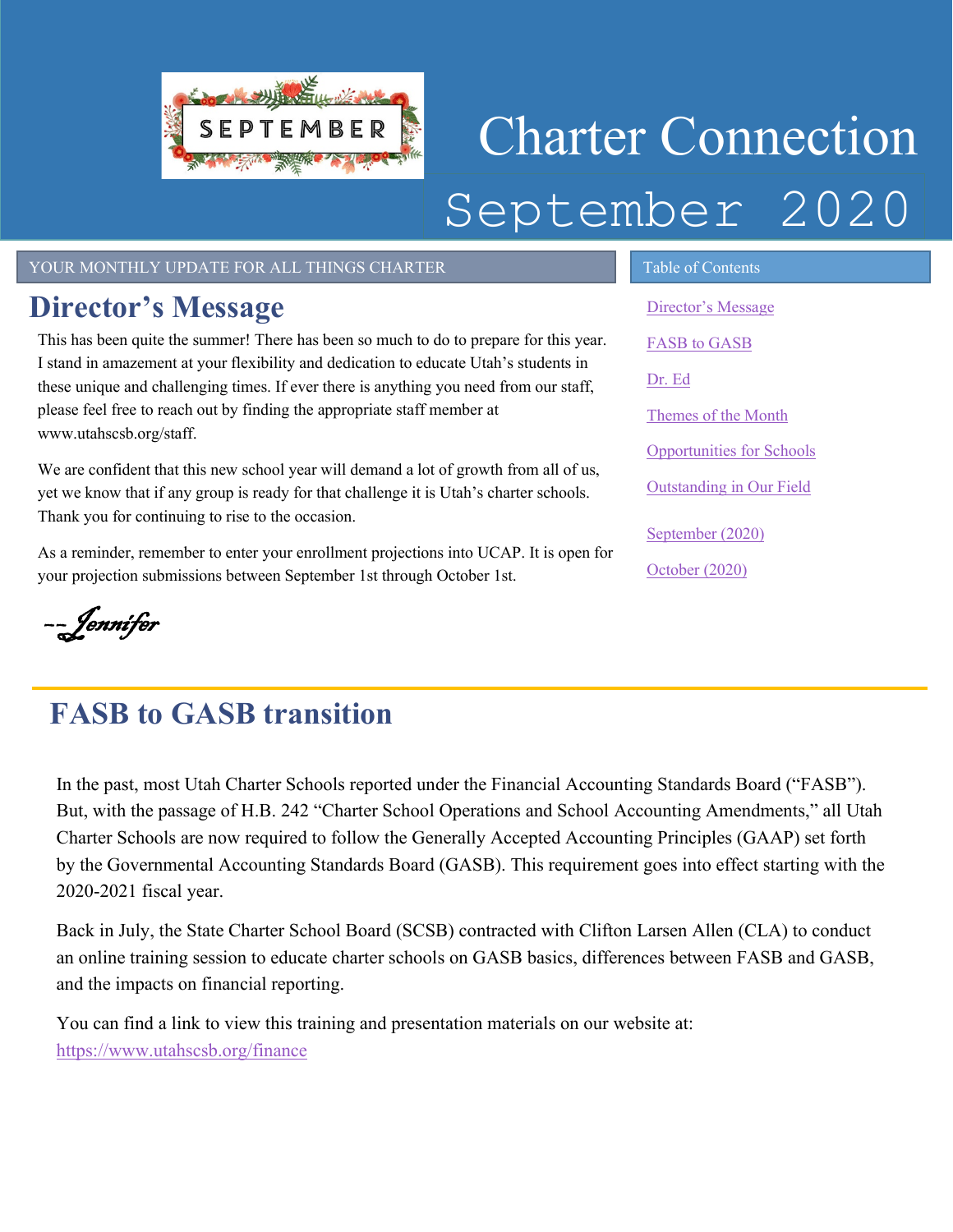### <span id="page-1-0"></span>**Dear Dr. Ed,**

I am stressed about masks! I understand that we are required to wear them at school, but I am just not sure how to make it less scary, less divisive, and ultimately more fun for my students and teachers. Any tips?

Sincerely,

The Masked Director

#### Dear Masked Director,

Here are some ideas you may want to try:

1. Face masks and superhero powers: This is a new focused attention practice designed around masks. Ask students what superhero they are and ask them all to create a power pose. As they hold this pose, have them breathe in three deep breaths, hold for a couple of seconds, and then breathe out a superpower they wish to send to themselves, someone they care about, or the world.

2. Morning meeting questions: These are some questions teachers can use in the first week or two as students get used to their masks and each other. How does a mask protect us? Do you know of any superheroes that wear masks? Maybe we could all design our own dream masks on paper? What colors, shapes, and designs do you want on your mask?

3. Theme weeks: The first weeks of school are going to feel rough for many educators and students. Sometimes redirecting our attention away from our masks can more easily occur if we focus on something else. One way to do that is to designate theme weeks with a variety of associations and connections. Ideas include things like Favorite Color Week, Animal Week, Favorite Tradition Week, Artist Week, Music Week, and My Buddy Week. You can also ask students for suggestions so that they feel empowered by the themes. Teachers and students together can also come up with activities for the themes.

4. Emotion reading practice: We are capable of reading facial expressions from the eyes up. Teachers can spend a few minutes a day practicing this. Have a student wearing a mask think of a feeling and try to express that with their face and ask the class to guess the emotion or feeling. Another option is to put little masks on the emojis on feeling charts. Students can work to become experts at reading facial expressions of people wearing masks, which could be a fun ritual that reduces anxiety and fear.

Good luck and have fun!

*––*Dr. Ed U. Cation

### **Theme of the Month**

Recently, the State Charter School Board has received a number of complaints regarding the wearing of masks at school. We would like to remind schools that the Governor's mandate requires all persons on school property to wear a mask that covers both the nose and chin. Face shields do not meet the mask requirement unless as used as directed by the exemptions. Schools are to accept the exemptions allowed in the Governor's mandate and students that qualify for these exemptions must be allowed to be taught alongside their peers. Isolating mask exempt students or prohibiting mask exempt students from in-person learning or activities is illegal. The State has put out an excellent FAQ on the wearing of masks and their exemptions. This FAQ can be found here https://coronavirus-download.utah.gov/Health/Mask\_Order\_FAQ.pdf. We thank schools for following this law and for all the good they are doing in these trying times.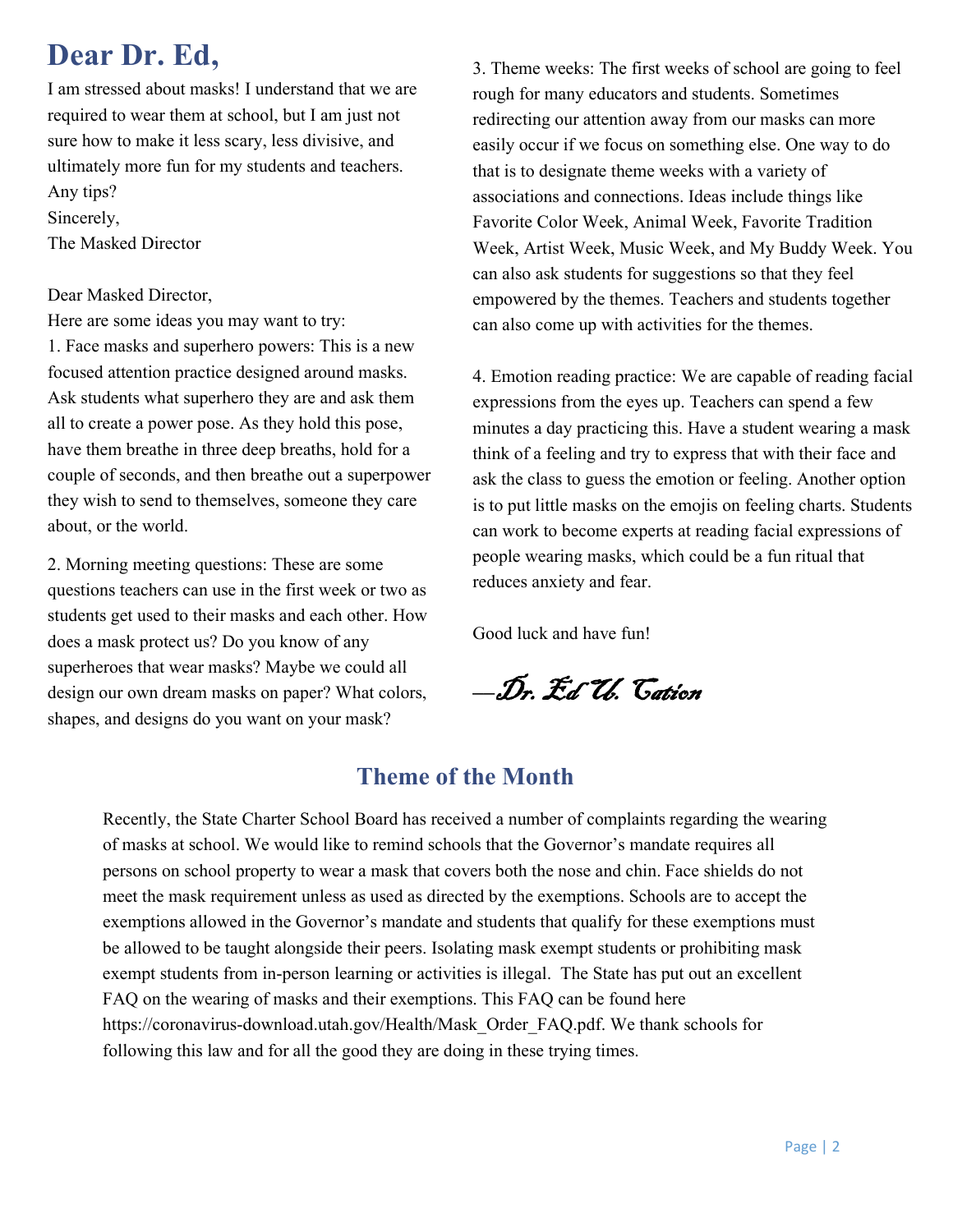### Opportunities for Schools

- <span id="page-2-0"></span>• Has your charter school governing board done its annual training on the Open and Public Meetings Act yet? The [Office of the State Auditor has a](http://training.auditor.utah.gov/courses/open-and-public-meetings-act-2019)  [training for you](http://training.auditor.utah.gov/courses/open-and-public-meetings-act-2019)
- Work with an awesome charter school colleague at a SCSB authorized school? Nominate them for Employee of the Month at <https://forms.gle/dtEGG9EdnGkjrHP7A>
- Looking for resources concerning the coronavirus?

<https://schools.utah.gov/coronavirus>

• Mentoring trainings are available at [https://www.utahscsb.org/mentoring.](https://www.utahscsb.org/mentoring) Contact

[Marie.Steffensen@schools.utah.gov](mailto:Marie.Steffensen@schools.utah.gov) for more information.



<span id="page-2-1"></span>

### Outstanding in Our Field

- Mountain Heights Academy was awarded Best of State for Curriculum Development!
- For the President's Volunteer Service Award, Beehive Academy principal Hanifi Oguz received the silver medal and students Hakan Kariparduc and Betul Oguz received the gold medal!!!